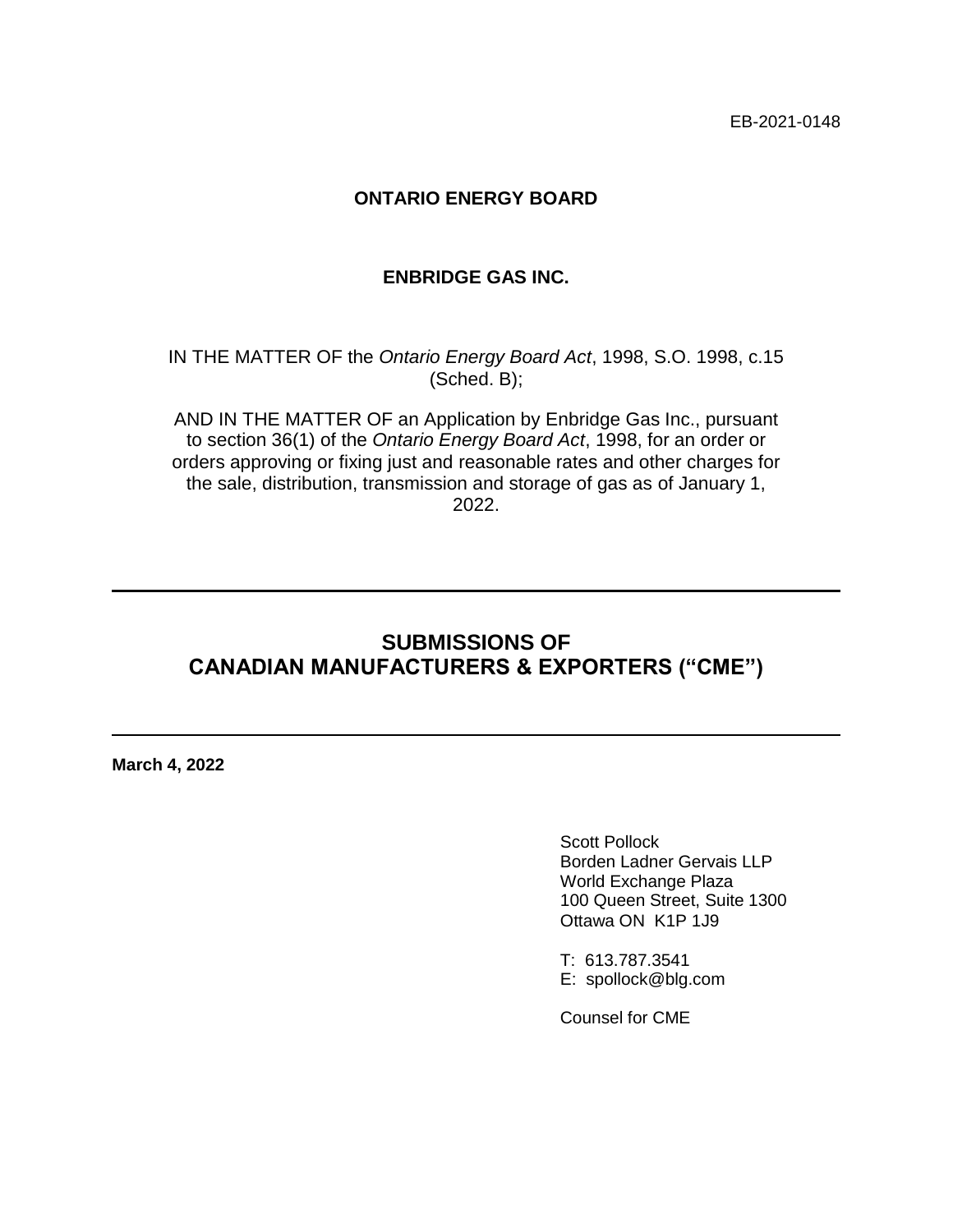# **I N D E X**

| L.  |                                                                                  |  |
|-----|----------------------------------------------------------------------------------|--|
| П.  | The St. Laurent Ottawa North Replacement Project has Not Received Leave to       |  |
|     |                                                                                  |  |
| Ш.  |                                                                                  |  |
| IV. | EGI's Prioritization of Capital Projects for the ICM Leads to a Surge In Capital |  |
|     |                                                                                  |  |
| V.  |                                                                                  |  |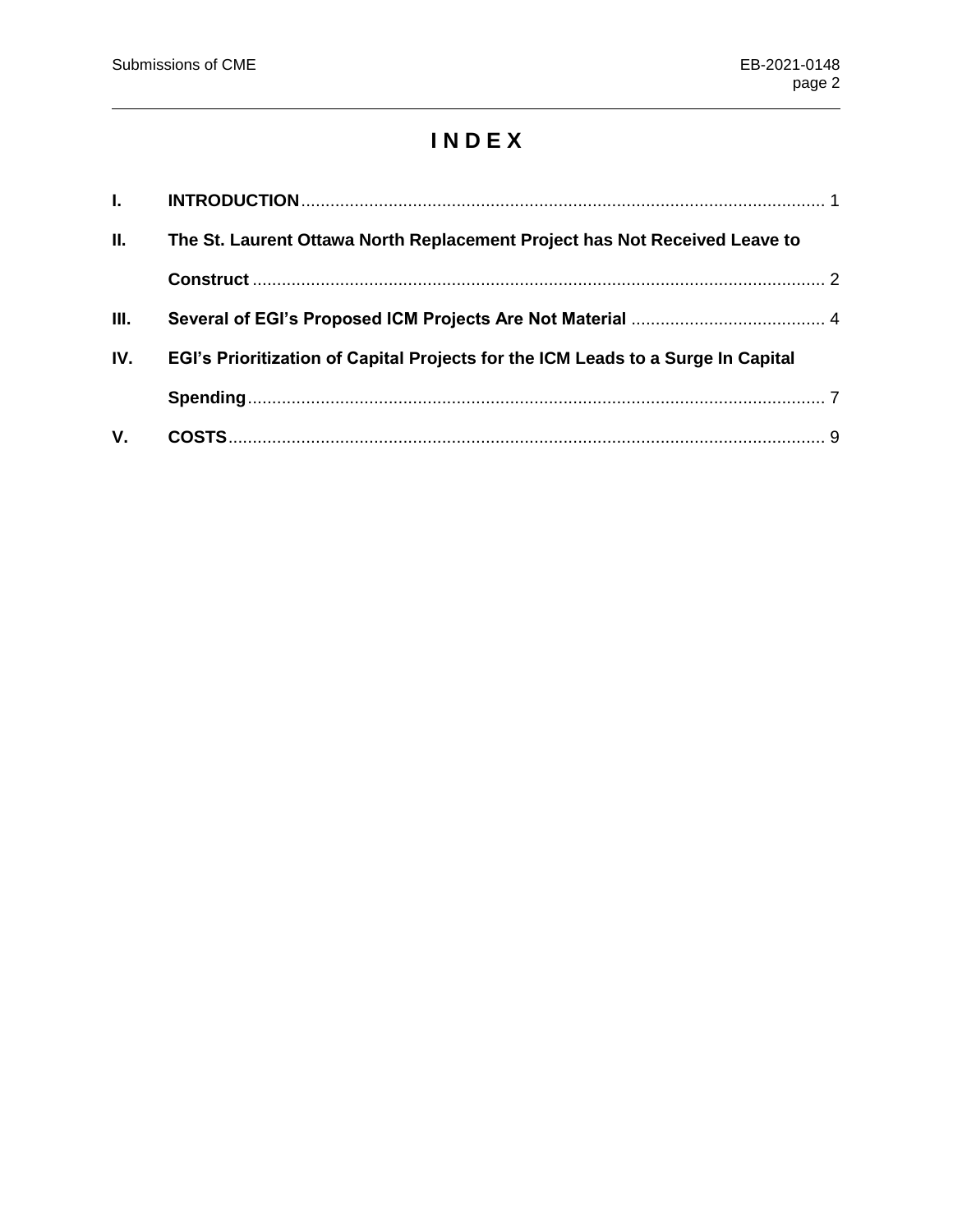#### <span id="page-2-0"></span>**I. INTRODUCTION**

1. On October 15, 2021, Enbridge Gas Inc. ("**EGI**") filed an application seeking approval to fix rates and other charges for the sale, distribution, transmission, and storage of natural gas, commencing on January 1, 2022. Specifically, EGI sought approval for incremental capital module ("**ICM**") treatment for the following five projects:

- (a) St. Laurent Ottawa North Replacement Phase 3;
- (b) NPS20 Replacement Cherry to Bathurst;
- (c) Dawn to Cuthbert Replacement and Retrofits;
- (d) Byron Transmission Station; and
- (e) Lateral Replacement. 1 (collectively, the "**ICM Projects**")

2. The total ICM funding request for the ICM Projects would amount to a \$277.3 million addition to rate base, with a revenue requirement, prior to tax shield, of \$27.3 million in 2023.<sup>2</sup>

3. The Board issued Procedural Orders on November 29, 2021 and February 3, 2022 (the "**Procedural Orders**").<sup>3</sup>

4. The Procedural Orders provided for a written discovery process, with interrogatories and responses completed by January 21, 2022.<sup>4</sup> They also provided for a settlement conference, which was held on February 22, 2022. Procedural Order #2 provided that, if no complete settlement was reached, written submissions were required by March 4, 2022.<sup>5</sup>

<sup>1</sup> EB-2021-0148, Exhibit B, Tab 2, Schedule 1, p. 24 of 35.

<sup>2</sup> EB-2021-0148, Exhibit I.SEC.6.

<sup>3</sup> EB-2021-0148, Procedural Order #1, November 29, 2021; EB-2021-0148, Procedural Order #2, February 3, 2022.

<sup>4</sup> EB-2021-0148, Procedural Order #1, November 29, 2021 at p. 3.

<sup>5</sup> EB-2021-0148, Procedural Order #2, February 3, 2022 at p. 4.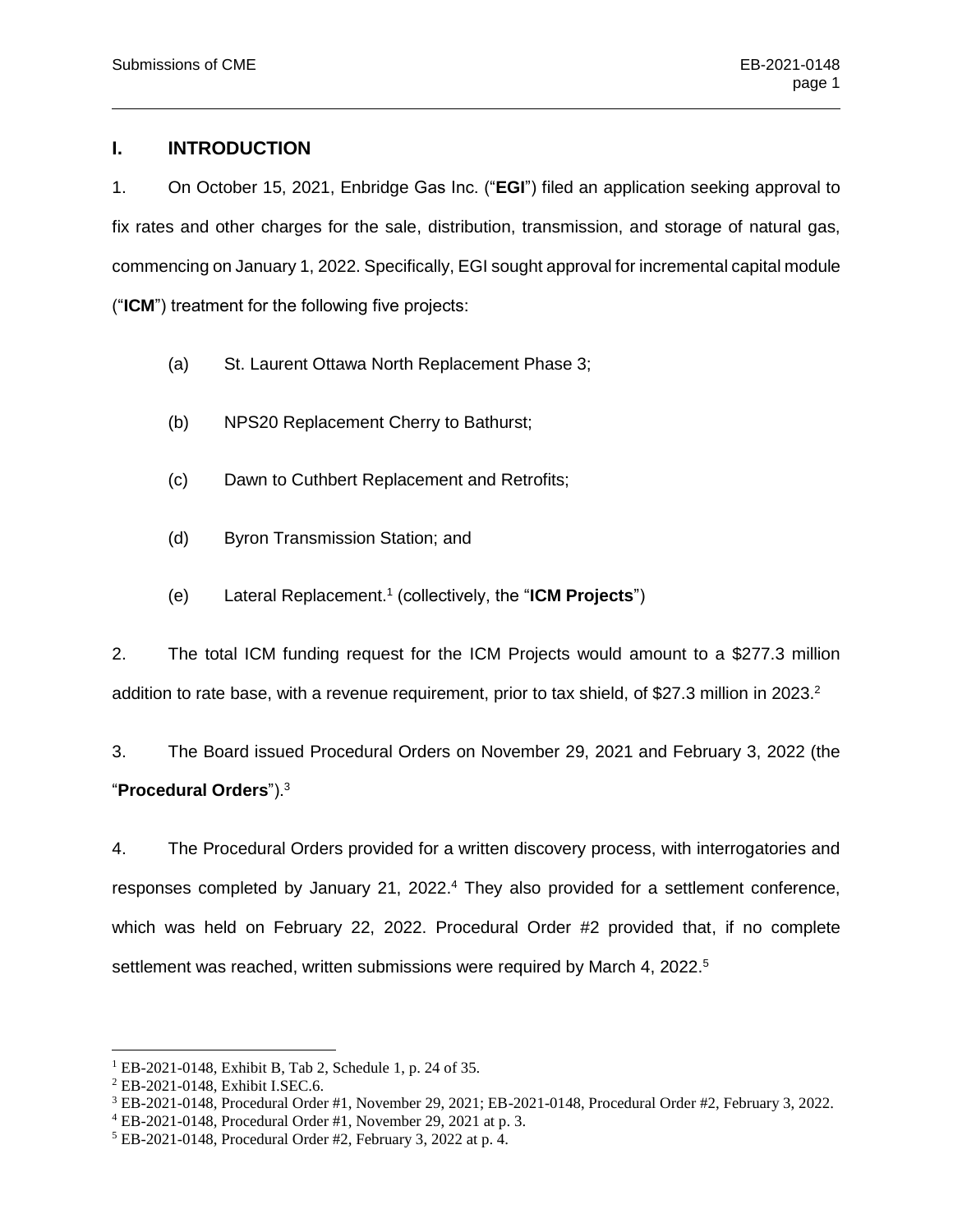5. The parties were unable to come to a complete settlement on all of the issues, as outlined in EGI's letter dated February 24, 2022.<sup>6</sup> Accordingly, the following are CME's submissions with respect to EGI's ICM application.

6. CME submits that four of the five ICM Projects are ineligible for ICMs, at least at the present time. The Kirkland Lake Lateral Replacement Project, Byron Transmission Station Project, and Dawn to Cuthbert Replacement and Retrofits programs are all too small to be material when compared to EGI's overall capital budget, and as a result, are ineligible for ICM treatment. Additionally, EGI has not yet received, and may not receive, leave to construct for the St. Laurent Ottawa North Replacement Phase 3 Project. Assuming it receives the Board's leave to construct, it may be too late for EGI to complete the project and have it in service in 2022.

7. Moreover, CME is concerned about EGI's project prioritization. While the ICM Projects are largely meant to address integrity concerns, many of the projects included by EGI in their original capital budget do not seem to be nearly as urgent. CME is therefore concerned that the effect of EGI's prioritization of projects is to shield less important capital projects within their original envelope while exposing more critical integrity related projects to the ICM mechanism.

8. While CME submits that the ICM Projects are a worthwhile capital investment from a safety and reliability standpoint, it does not believe that EGI should be granted ICM treatment with respect to the four projects outlined above.

#### <span id="page-3-0"></span>**II. The St. Laurent Ottawa North Replacement Project has Not Received Leave to Construct**

9. EGI applied for leave to construct regarding the St. Laurent Ottawa North Replacement Phase 3 as part of OEB file EB-2020-0293. This leave to construct proceeding is still ongoing. As

<sup>6</sup> EB-2021-0148, Report on Settlement Conference, February 24, 2022.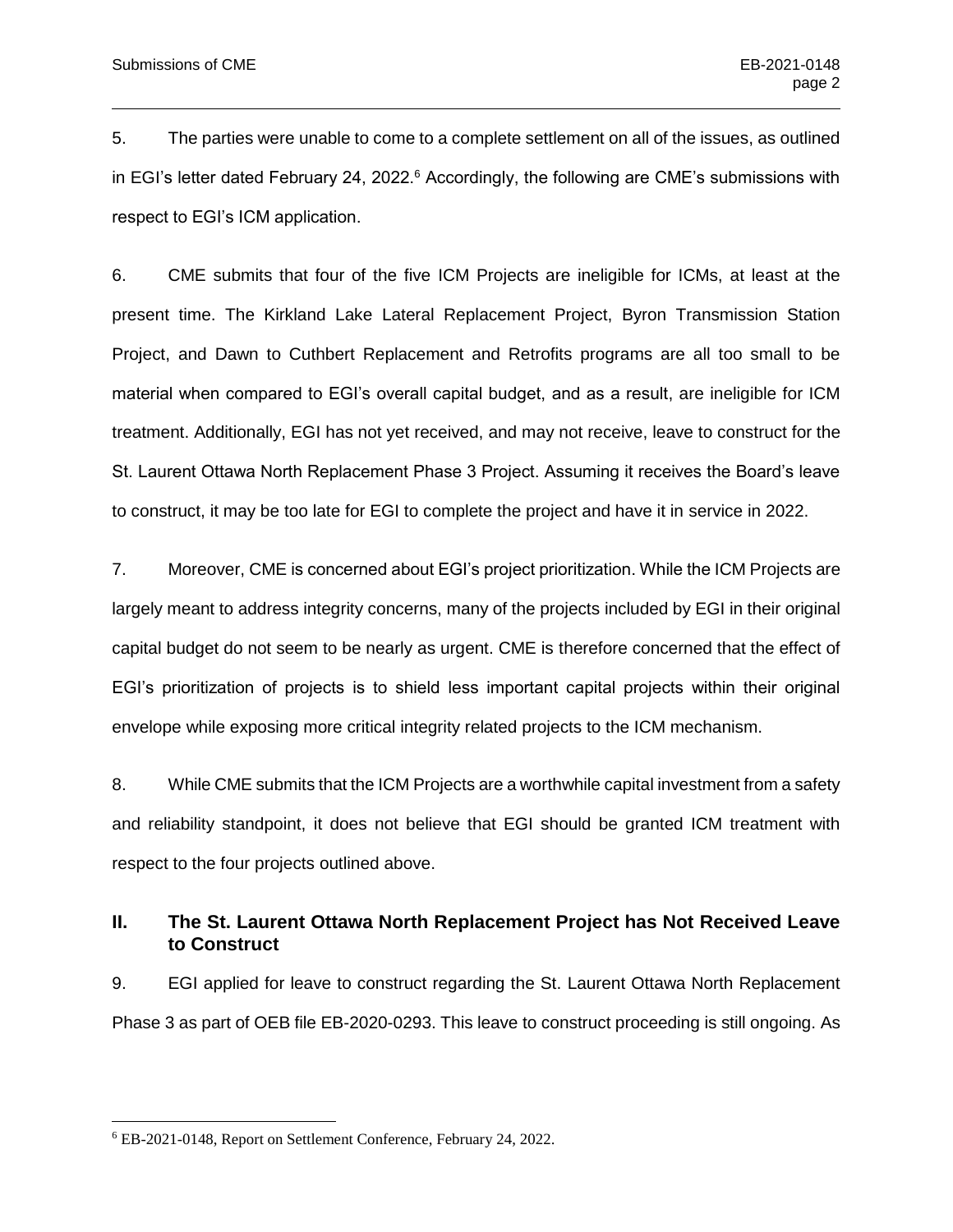CME understands it, some of the issues that remain in the proceeding are the need, cost effectiveness, and timing of the proposed project.<sup>7</sup>

10. Pursuant to Procedural Order #5, issued by the Board on January 13, 2022, final arguments in EB-2020-0293 are not due until March 21, 2022, with EGI's reply due on April 4, 2022. A decision by the Board could not be completed until some time afterwards.

11. The status of EB-2020-0293 is concerning for two reasons:

- (a) The Board should not approve the St. Laurent Ottawa North Replacement Phase 3 Project for an ICM until the Board has made a determination in the leave to construct application; and
- (b) Given the current timetable in EB-2020-0293, CME does not believe that EGI is likely to complete the project, such that it is in service in 2022.

12. In order for a project to be eligible for an ICM, EGI must establish, *inter alia*, that the project is needed and prudent.<sup>8</sup> The Board's ICM policy provides that amounts related to the ICM must be "non-discretionary" and "clearly outside of the base upon which rates were derived" in order to meet the "need" requirement.<sup>9</sup> Prudence is defined to mean the ICM amounts must represent the most cost-effective option for ratepayers.<sup>10</sup>

13. As indicated, the Board's Procedural Order in EB-2020-0293 indicates that, parties, such as the School Energy Coalition, Pollution Probe, and the City of Ottawa are submitting evidence

 $^7$  EB-2020-0293, Procedural Order #5, January 13, 2022 at p. 2.

<sup>8</sup> Report of the OEB, EB-2014-0219, *New Policy Options for the Funding of Capital Investments: Supplemental Report*, January 22, 2016 at p. 22.

<sup>9</sup> EB-2014-0219 Report of the Board, *New Policy Options for the Funding of Capital Investments: The Advanced Capital Module*, September 18, 2014 at p. 16.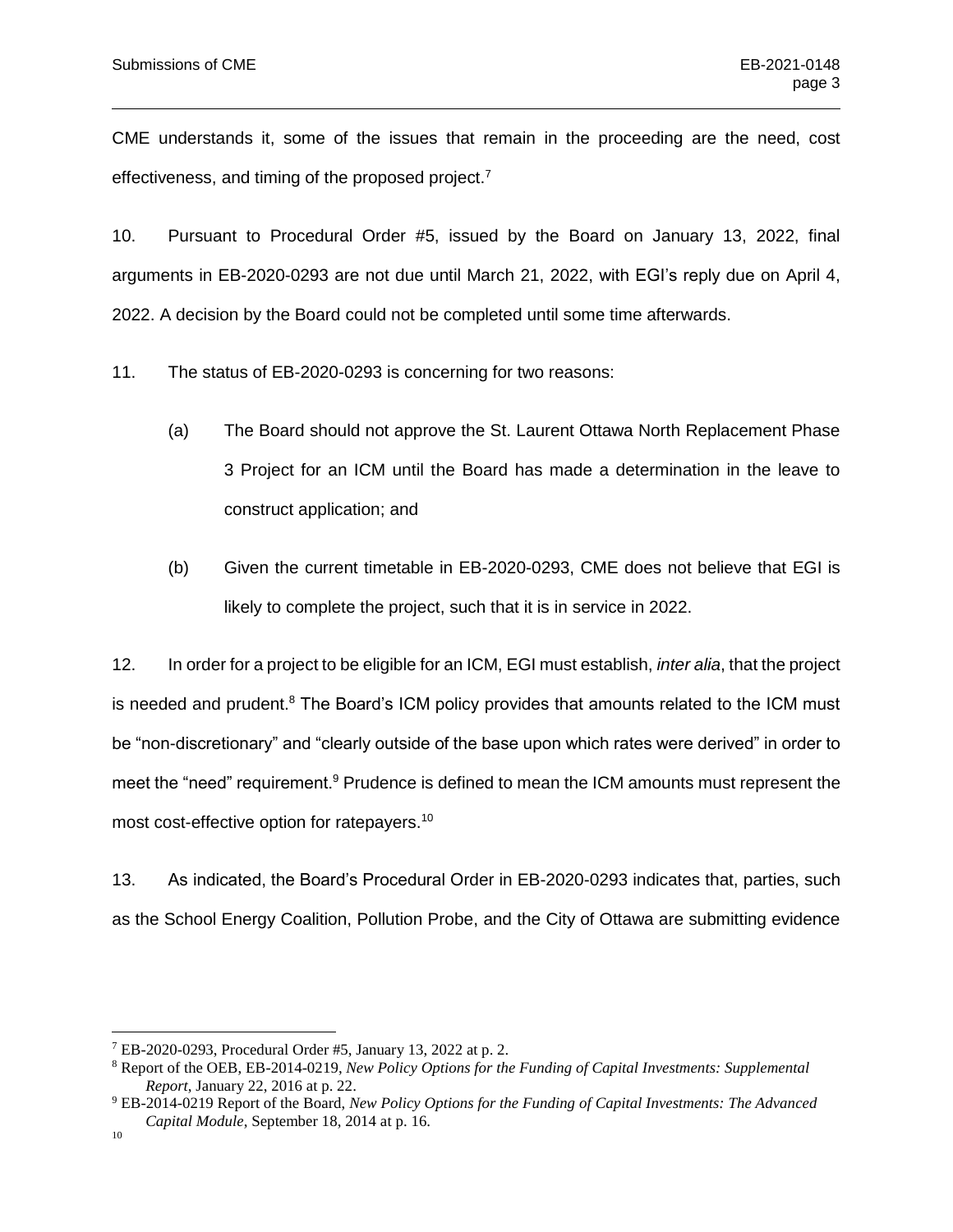that speaks to the need and cost effectiveness of the St. Laurent Ottawa North Replacement Phase 3 Project.

14. Given that the need and prudence of the St. Laurent Ottawa North Replacement Phase 3 Project is currently a live issue in another proceeding, CME submits it would be duplicative and potentially lead to conflicting results if this panel also made findings regarding these aspects of the project. Consequently, there will not be a basis to evaluate whether or not this project meets the Board's ICM requirements until after EB-2020-0293 is concluded.

15. CME is also concerned that the necessary timing of the Board's decision in EB-2020-0293 will make it difficult, if not impossible, for the project to be in service during 2022. As indicated above, the Board's Procedural Order provides for final arguments to be provided by March 21, 2022, and EGI's reply argument to be filed by April 4, 2022. The Board will not be in a position to render its decision until it has considered those arguments.

16. In its pre-filed evidence for this proceeding, EGI anticipated that the project would be inservice as of December, 2022.<sup>11</sup> Since filing its evidence in this proceeding, the procedural steps in EB-2020-0293 have been pushed back, in order to accommodate EGI's request for additional time, as well as requests by other parties to submit evidence and additional discovery steps to accommodate that evidence.<sup>12</sup> Consequently, CME is concerned that EGI's in service date will likely be in 2023, and therefore, the project would not be eligible for ICM treatment in 2022.

#### <span id="page-5-0"></span>**III. Several of EGI's Proposed ICM Projects Are Not Material**

17. The Board's policy on ICMs provides that in order to be eligible for ICM treatment, the proposed projects must meet a two-pronged test for materiality. For the first component, the

<sup>11</sup> EB-2021-0148, Exhibit B, Tab 2, Schedule 1, p. 27 of 35.

 $12$  For instance, the Board notes in EB-2020-0293, Procedural Order #4 that EGI requested an extension to file interrogatory responses, and notes that the previously scheduled time for submissions (including EGI's reply was February 22, 2022).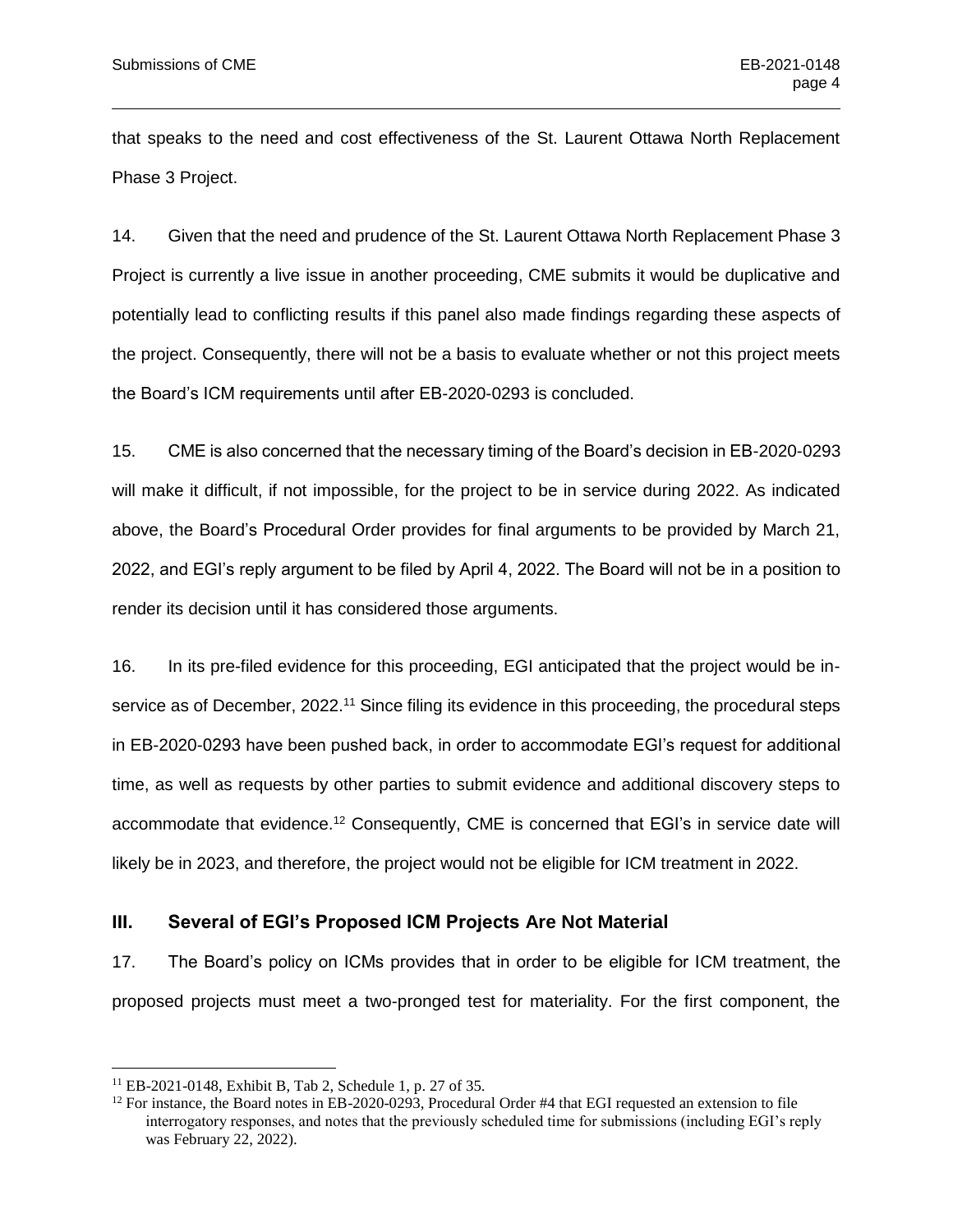proposed projects must exceed the Board defined materiality threshold, and must "clearly have a significant influence on the operation of the distributor."<sup>13</sup> In the second component, the Board compares the project-specific capital expenditure to the utility's overall capital spending. The Board found that "Minor expenditures in comparison to the overall capital budget should be considered ineligible for ACM or ICM treatment."<sup>14</sup>

18. In this case, CME submits that three projects are "immaterial" when compared to EGI's overall capital budget: the Dawn to Cuthbert Replacement and Retrofits Project; the Byron Transmission Station Project; and the Kirkland Lake Lateral Replacement Project (the "**Immaterial Projects**").

19. In total, EGI's capital expenditures for 2022 are budgeted to be \$1.277.4 billion, across both the Union and EGD rate zones.<sup>15</sup> As a percentage of the total capital budget, the Immaterial Projects range from 1.6% of the total budget (Kirkland and Byron) to 1.8% of the budget (Dawn to Cuthbert).<sup>16</sup>

20. CME submits that the Immaterial Projects do not make up a significant enough portion of EGI's budget to warrant additional ICM funding. The Board must expect EGI to absorb a certain level of additional project expenditure over and above the Board defined threshold, pursuant to the ICM policy, and consistent with the precepts of incentive ratemaking.

21. Moreover, the Kirkland Lake Lateral Replacement Project is even less material than the other projects as a result of the incremental revenue EGI will earn once it is complete. In EB-2020-0181, for EGI's 2021 ICM application, the Board clarified that incremental revenues earned

<sup>13</sup> EB-2014-0219 Report of the Board, *New Policy Options for the Funding of Capital Investments: The Advanced Capital Module*, September 18, 2014 at p. 16.

<sup>14</sup> EB-2014-0219 Report of the Board, *New Policy Options for the Funding of Capital Investments: The Advanced Capital Module*, September 18, 2014 at p. 17.

<sup>15</sup> EB-2021-0148, Exhibit I.APPrO.10, p. 2.

<sup>16</sup> EB-2021-0148, Exhibit I.APPrO.10, p. 2.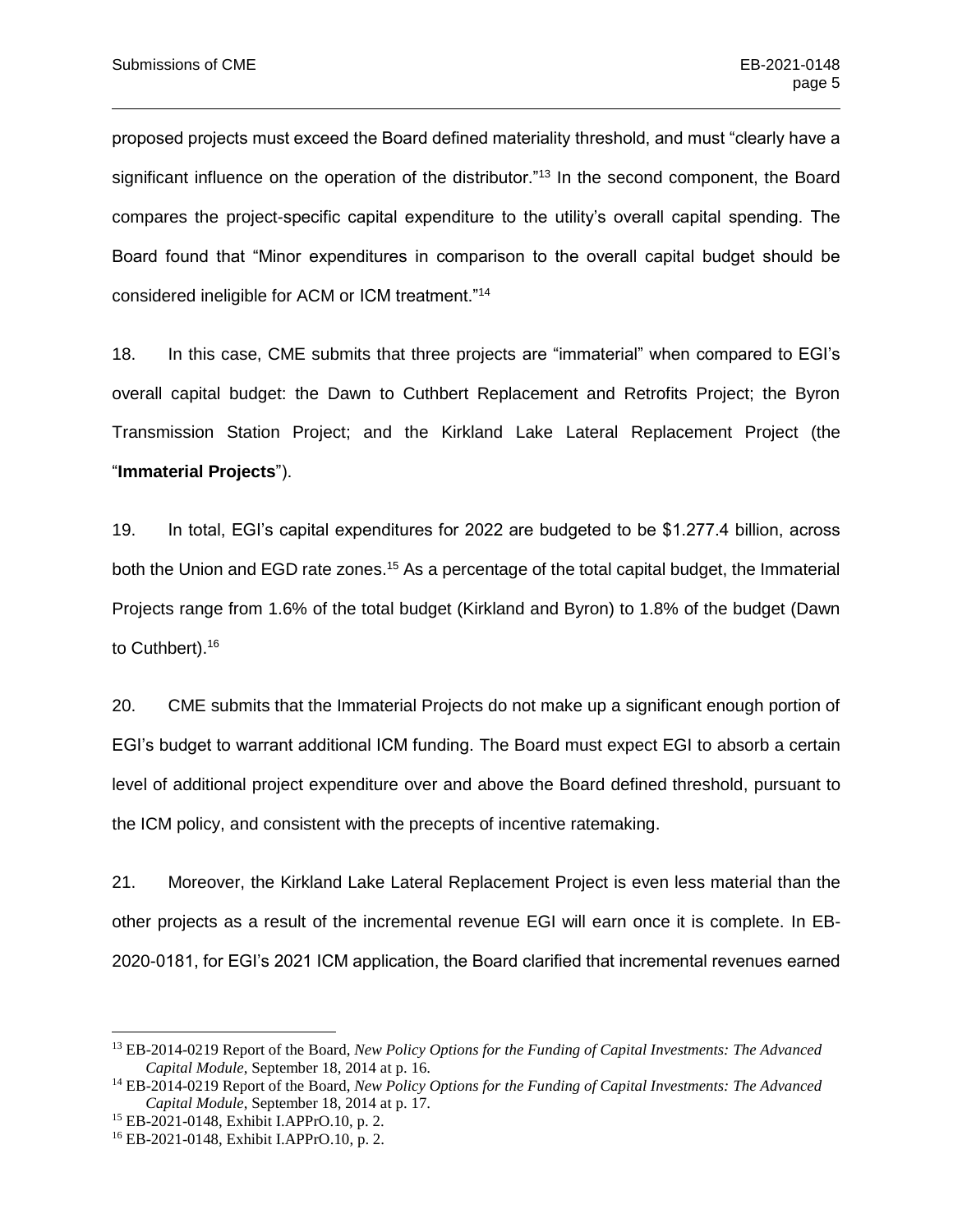by the utility are not to be included in the calculation of the materiality threshold, a separate deferral account, or included in an ICM rate rider.<sup>17</sup> However, the Board found that the test for whether a proposed project has a significant impact on the operations of the utility *must* consider incremental revenues.<sup>18</sup>

22. With respect to the Kirkland Lake Lateral Replacement Project, EGI initially indicated that there were no incremental revenues associated with any of the projects at issue in this application.<sup>19</sup> However, EGI later clarified that it will be connecting an additional customer, Macassa Mine, which would increase EGI's revenues by \$222,000 in 2022 and \$430,000 in 2023.<sup>20</sup>

23. In its additional evidence, EGI argues that the driver of the Kirkland Lake Lateral Replacement Project is integrity concerns around the existing NPS 4 pipe, and that the addition of Macassa Mine does not require additional capacity.<sup>21</sup> CME presumes, as a result, that EGI does not believe that the incremental revenue at Macassa Mine should be attributed to the Kirkland Lake Lateral Replacement Project.

24. However, this denies the reality of the situation. EGI's evidence is that it is adding a customer with a significant natural gas load. While that additional load may not require an increase in the size of the pipe, it very much impacts the need and criticality of the replacement of the existing line. In short: EGI needs to address integrity concerns on this section of the pipe now because additional load will be put on the system.

25. While CME agrees that ensuring integrity of the system and safety of system participants is paramount, the ability of EGI to collect additional revenue from Macassa Mine is directly tied to

<sup>17</sup> EB-2020-0181, Decision and Order, May 6, 2021 at p. 16.

<sup>18</sup> EB-2020-0181, Decision and Order, May 6, 2021 at p. 16.

<sup>19</sup> EB-2021-0148, Exhibit I.STAFF.1, p. 3.

<sup>20</sup> EB-2021-0148, Additional Information Request from Settlement Conference, February 28, 2022.

<sup>21</sup> EB-2021-0148, Additional Information Request from Settlement Conference, February 28, 2022.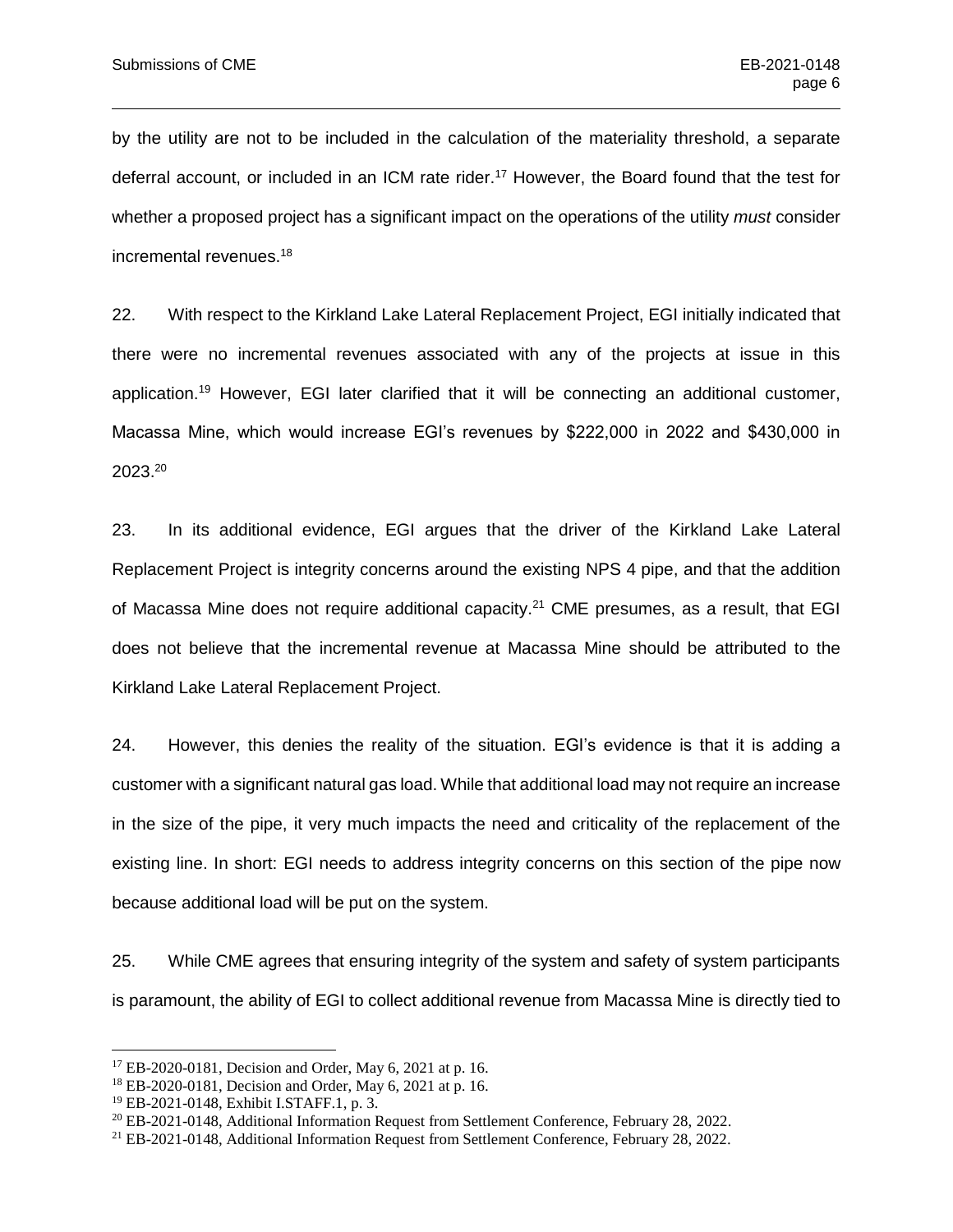the need and timing of the Kirkland Lake Lateral Replacement Project. The incremental revenue from Macassa Mine should therefore be considered when reviewing the project's materiality. CME submits that, when reviewed, in light of EGI's overall capital budget, the Kirkland Lake Lateral Replacement Project is immaterial and ineligible for ICM treatment.

#### <span id="page-8-0"></span>**IV. EGI's Prioritization of Capital Projects for the ICM Leads to a Surge In Capital Spending**

26. In order to be eligible for ICM treatment for capital projects, EGI must forecast spending that is greater than the threshold level of spending.<sup>22</sup> In EGI's case, the threshold values are calculated separately for the legacy utilities, Union and EGD.<sup>23</sup> If EGI forecasts greater spending than the threshold levels, then the additional projects, if they meet the Board's criteria of materiality, need, and prudence, can be eligible for the ICM treatment.

27. In this application, EGI has chosen five projects to put forward for ICM treatment. EGI stated that all of them relate to integrity concerns regarding the pipe or station.<sup>24</sup> CME agrees that projects relating to the safety and reliability of the distribution or transmission system are higher priority projects that should be completed.

28. However, CME is concerned that EGI's prioritization of capital spending is inappropriate and highlights a flaw in the current ICM policy, which allows for significant inflation of capital spending during plan terms.

29. In EGI's pre-filed evidence, EGI outlined its proposed 2022 capital spending, which shows \$734.3 million in spending in the EGD rate zone, and \$543.1 million in spending for the Union rate zone.<sup>25</sup> For both rate zones, EGI's evidence shows a marked increase in capital spending for 2022 from historical averages in categories, such as general plant. For the Union rate zone, actual

<sup>22</sup> EB-2021-0148, Exhibit B, Tab 2, Schedule 1, p. 16 of 35.

<sup>23</sup> EB-2021-0148, Exhibit B, Tab 2, Schedule 1, p. 17 of 35.

<sup>24</sup> See EB-2021-0148, Exhibit B, Tab 2, Schedule 1, pp. 26-29 of 35.

<sup>25</sup> EB-2021-0148, Exhibit B, Tab 2, Schedule 1, Attachment 1, Tables A and B.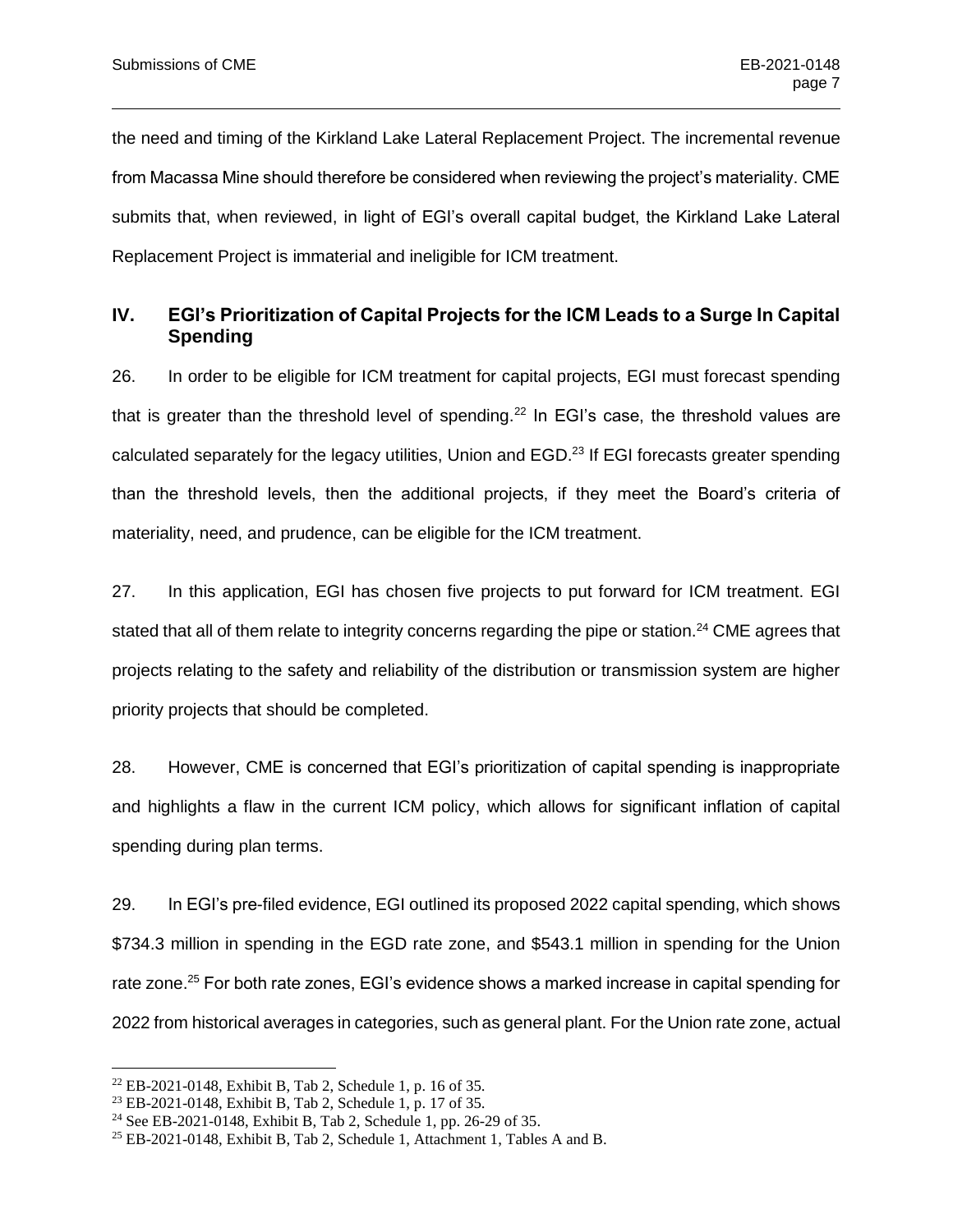general plant spending from 2017-2020 averaged \$44.2 million per year.<sup>26</sup> The budgeted spending for 2022 is \$70.1 million. Similarly, in the EGD rate zone, the 2017-2020 average actual spending on general plant was \$54.275 million.<sup>27</sup> The budgeted spending for 2022 is \$81 million.

30. When asked about the nature of the marked increase in general plant spending in the Union rate zone, EGI indicated that the increase in costs were due to the construction of new field offices in the Union rate zone and renovations to the Keil Drive location in Chatham (the "**Office Renovations**").<sup>28</sup> CME is not aware of any evidence on the record indicating that the Office Renovations were critical to EGI's operations, or that they were required by municipal or provincial building codes or requirements. CME is therefore not aware of any reason why these projects needed to be completed in 2022.

31. This ultimately exposes a flaw in the ICM mechanism. While the projects put forward for the ICM must demonstrate need and prudence, the capital projects that fit within the original rates envelope do not. This incentivizes a utility to organize its capital projects, such that critical safety and reliability related projects are relegated outside of the normal budgetary envelope, while less critical and perhaps unnecessary projects, such as the Office Renovations, are funded as a matter of course.

32. In CME's view, the evidence of general plant spending shows that EGI had flexibility in the budget to defer less critical capital spending for projects, such as the Office Renovations, in order to provide for funding for the ICM projects within the original capital envelope. EGI did not need to resort to ICM funding in this application. As a result, CME questions whether any of the ICM Projects should receive ICM funding.

<sup>&</sup>lt;sup>26</sup> Derived from the average spending on general plant in the Union rate zones outlined in EB-2021-0148, Exhibit B, Tab 2, Schedule 1, Attachment 1, Table B.

 $27$  Derived from the average spending on general plant in the Union rate zones outlined in EB-2021-0148, Exhibit B, Tab 2, Schedule 1, Attachment 1, Table A.

<sup>28</sup> EB-2021-0148, Exhibit I.FRPO.4.